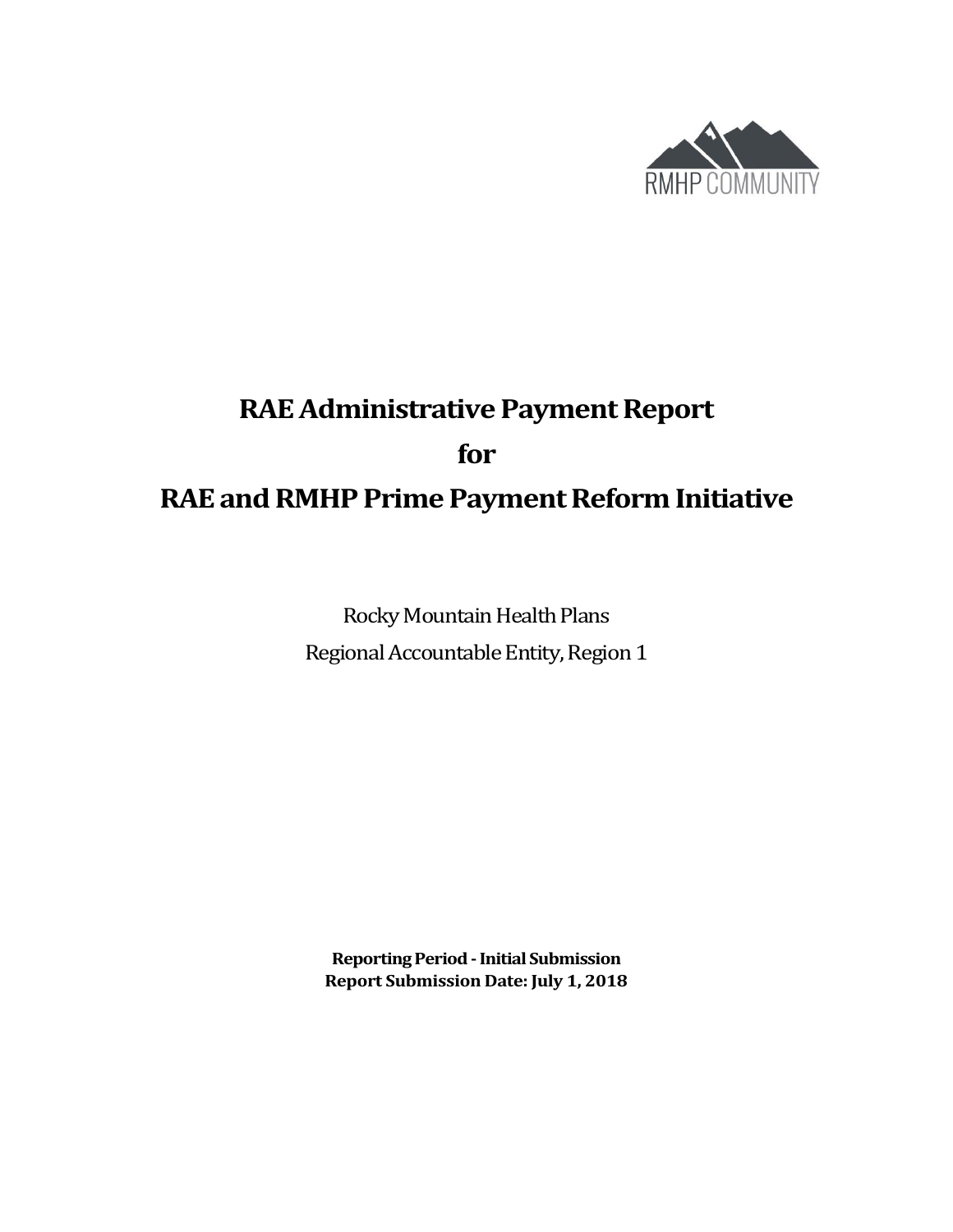#### RAE Name: **Rocky Mountain Health Plans** Region: 1 Date Submitted: **June 29, 2018**

**Instructions:** Please fill out the following table with all payment arrangements made with providers in your network.

| #              | Type of<br><b>Arrangement</b> | <b>Description</b>                                                                                                                                                 | % of Practices                                                                     | <b>Practice characteristics</b>                                                                                                                                                                       | % of total<br>number of<br>practices    | <b>Comments</b>                                                                     |
|----------------|-------------------------------|--------------------------------------------------------------------------------------------------------------------------------------------------------------------|------------------------------------------------------------------------------------|-------------------------------------------------------------------------------------------------------------------------------------------------------------------------------------------------------|-----------------------------------------|-------------------------------------------------------------------------------------|
|                | PCMP Tier 1                   | Comprehensive RMHP<br><b>Population Health Partner</b>                                                                                                             | 28 Practice sites out of 189<br>attested initially at this level<br>$(15$ percent) | CPC+ Participant Track 2 or PCMP Level 3<br>Recognized                                                                                                                                                | 15 percent of<br>PCMP practice<br>sites | See attached for<br>Reimbursement<br>Enhancement and<br>Resource<br>Supplementation |
| $\overline{c}$ | PCMP Tier 2                   | <b>Advanced Participation</b>                                                                                                                                      | 52 Practice sites out of 189<br>attested initially at this level<br>(28 percent)   | Masters 2 Graduate, or CPC Classic Graduate,<br>or Current CPC+ Track 1 Participant                                                                                                                   | 28 percent of<br>PCMP practice<br>sites | See attached for<br>Reimbursement<br>Enhancement and<br>Resource<br>Supplementation |
| 3              | PCMP Tier 3                   | Foundations Participation                                                                                                                                          | 45 Practice sites out of 189<br>attested initially at this level<br>$(24$ percent) | Graduate of RMHP Foundations or SIM<br>For Larimer County practices where RMHP<br>practice transformation programs have been<br>unavailable, other structured foundational work<br>will be considered | 24 percent of<br>PCMP practice<br>sites | See attached for<br>Reimbursement<br>Enhancement and<br>Resource<br>Supplementation |
| 4              | PCMP Tier 4                   | <b>Basic Participation</b>                                                                                                                                         | 64 Practice sites out of 189<br>attested initially at this level<br>(34 percent)   | No historical practice transformation work<br>completed; may be engaged in RMHP<br>Foundations or SIM                                                                                                 | 34 percent of<br>PCMP practice<br>sites | See attached for<br>Reimbursement<br>Enhancement and<br>Resource<br>Supplementation |
| 5              | Risk sharing<br>agreement     | Advanced payment model<br>with sub-capitation,<br>shared risk for inpatient<br>and outpatient services,<br>and eligibility for a share<br>of BH incentive payments | All CMHCs (four) in RAE<br>Region 1                                                | All CMHCs in Region 1                                                                                                                                                                                 |                                         | This model has<br>been reviewed<br>with the<br>Department.                          |

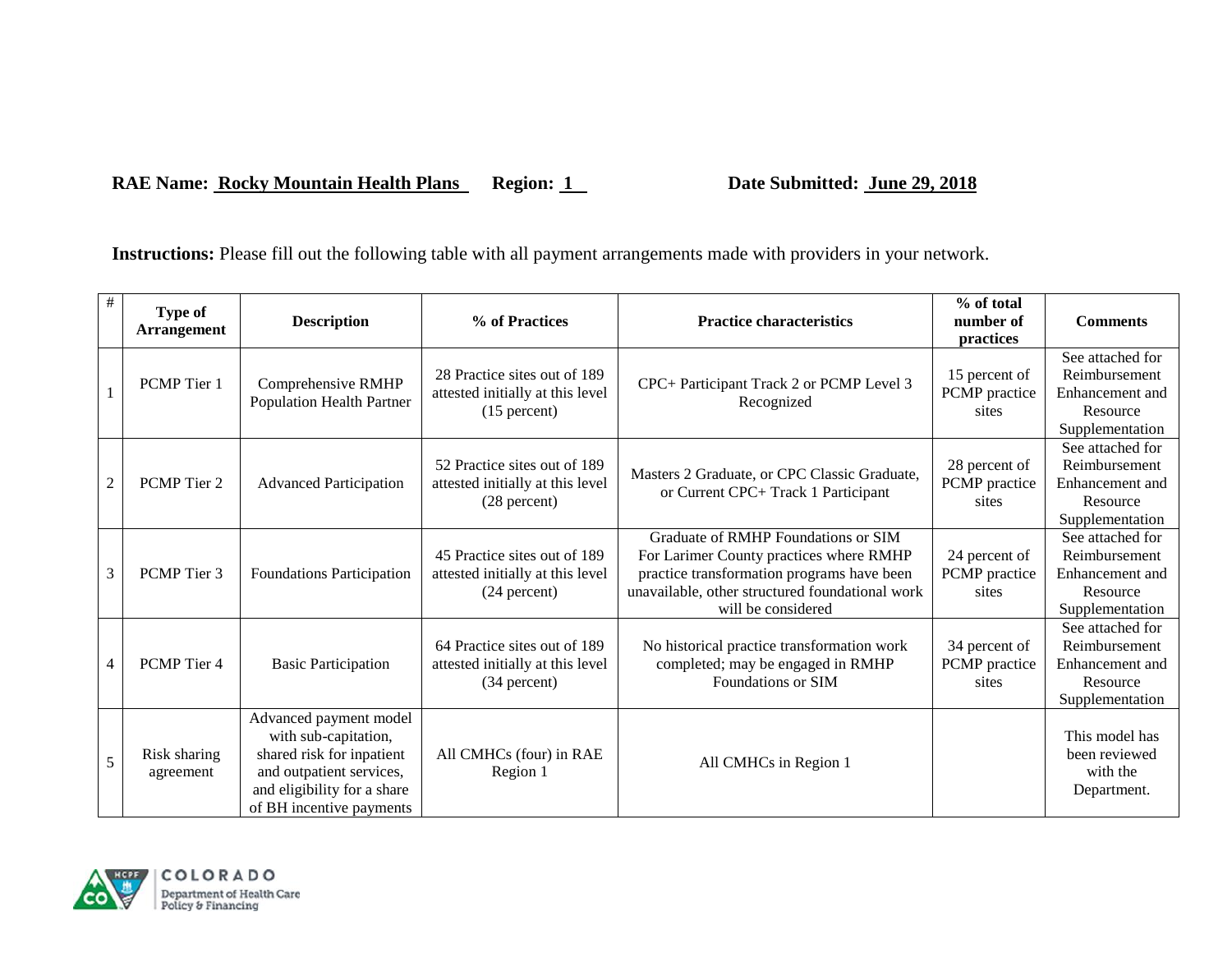| $\#$ | <b>Type of</b><br><b>Arrangement</b>                                                                      | <b>Description</b>                                                                                                                                                                                                                                                                                               | % of Practices                        | <b>Practice characteristics</b>                                                                                                                                                                                                                                                                                                                                                                                                                                                                                                                                                                                                                                                                                                                                                          | % of total<br>number of<br>practices        | <b>Comments</b>                                                                                                                                     |
|------|-----------------------------------------------------------------------------------------------------------|------------------------------------------------------------------------------------------------------------------------------------------------------------------------------------------------------------------------------------------------------------------------------------------------------------------|---------------------------------------|------------------------------------------------------------------------------------------------------------------------------------------------------------------------------------------------------------------------------------------------------------------------------------------------------------------------------------------------------------------------------------------------------------------------------------------------------------------------------------------------------------------------------------------------------------------------------------------------------------------------------------------------------------------------------------------------------------------------------------------------------------------------------------------|---------------------------------------------|-----------------------------------------------------------------------------------------------------------------------------------------------------|
| 5    | Comprehensive<br><b>BH RMHP</b><br>Partner<br>Advanced<br>Payment Model                                   | Comprehensive BH<br><b>RMHP</b> Partner<br>Advanced payment<br>model, such as sub-<br>capitation or case rate,<br>with eligibility for a share<br>of BH incentive<br>payments, such as for<br>superior benchmark<br>performance in inpatient<br>and/or emergency<br>department utilization by<br>Members served. | None at this time<br>To be determined | Eligible providers include:<br>• Qualified and licensed behavioral health<br>providers (including mental health and<br>substance use disorder) who successfully<br>complete RMHP contracting and<br>credentialing process<br>• Minimum of 100 unique Members annually<br>• Providers that can exceed all assessment and<br>documentation requirements, and can fulfill<br>more extensive reporting requirements<br>necessary to support effective administration<br>of the capitated behavioral health benefit,<br>with limited support from RMHP.<br>Competencies include:<br>• Common service planning,<br>• RAE care coordination linkages<br>• Participation in the RAE independent<br>network advisory council,<br>• Participation in the quarterly quality<br>improvement meetings | None at this<br>time<br>To be<br>determined | This type of<br>arrangement is<br>being developed<br>at this time. It is a<br>function of<br>available data,<br>accumulated data<br>and experience. |
| 6    | Preferred<br>Behavioral<br>Health<br>Eligible for<br>shared<br>behavioral<br>health incentive<br>payments | Preferred<br><b>Behavioral Health</b><br>Basic, fee-based<br>reimbursement, with<br>eligibility for a share of<br>BH incentive payments,<br>in alignment with<br>efficient documentation<br>and engagement<br>requirements.                                                                                      | None at this time<br>To be determined | Eligible Providers include:<br>• Qualified and licensed behavioral health<br>providers (including mental health and<br>substance use disorder) who successfully<br>complete RMHP contracting and<br>credentialing process, and<br>• BH providers wishing to participate in a pay<br>for performance arrangement, and<br>• BH providers who agree to collaborate with<br>the Member's integrated care team, and<br>• Are committed to serving Health First<br>Colorado Members.                                                                                                                                                                                                                                                                                                           | None at this<br>time<br>To be<br>determined | This type of<br>arrangement is<br>being developed<br>at this time. It is a<br>function of<br>available data,<br>accumulated data<br>and experience. |

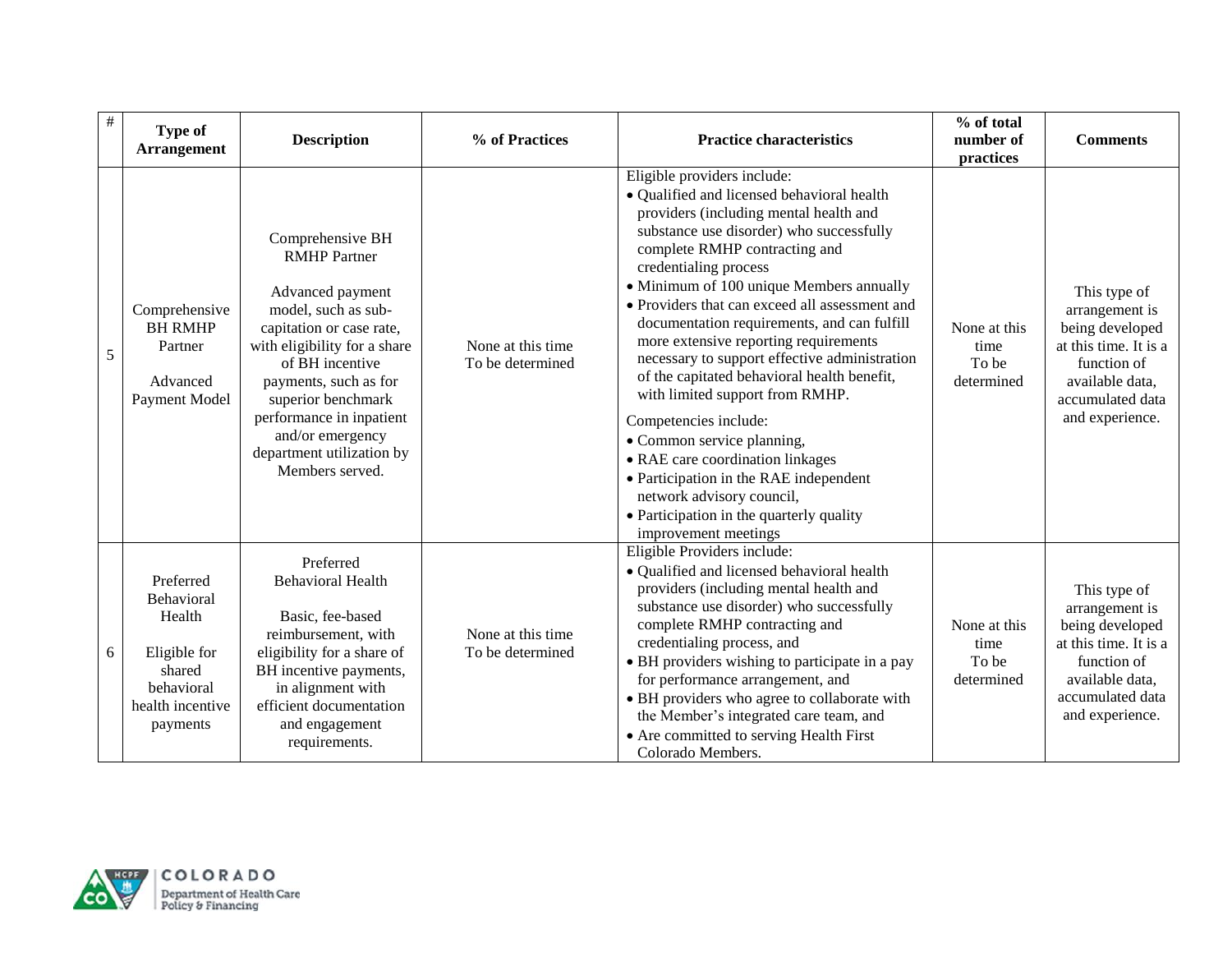| # | Type of<br><b>Arrangement</b>                     | <b>Description</b>                                                                                                                      | % of Practices                                                                              | <b>Practice characteristics</b>                                                                                                                                                                                   | % of total<br>number of<br>practices                                                                 | <b>Comments</b> |
|---|---------------------------------------------------|-----------------------------------------------------------------------------------------------------------------------------------------|---------------------------------------------------------------------------------------------|-------------------------------------------------------------------------------------------------------------------------------------------------------------------------------------------------------------------|------------------------------------------------------------------------------------------------------|-----------------|
|   | <b>Basic BH</b><br>No pay-for-<br>performance     | <b>Behavioral Health Basic</b><br>Participation<br>Basic, fee-based payment<br>No pay-for-performance                                   | To be determined,<br>depending on provider<br>participation                                 | Eligible Providers include:<br>• Qualified and licensed behavioral health<br>providers (including mental health and<br>substance use disorder) who successfully<br>complete RMHP contracting and<br>credentialing | To be<br>determined,<br>depending on<br>provider<br>participation                                    |                 |
|   | <b>RMHP</b> Prime<br>payment reform<br>initiative | Retention of savings<br>within the RMHP Prime<br>global budget is<br>contingent upon<br>achievement of quality<br>performance measures. | Dependent on practices<br>achieving quality targets<br>necessary to qualify for<br>payments | Upon achievement of quality performance<br>measures, any shared savings is shared as such:<br>60% to primary care providers<br>30 % to community mental health centers<br>10% retained by RMHP                    | Dependent on<br>practices<br>achieving<br>quality targets<br>necessary to<br>qualify for<br>payments |                 |

Optional Historical Context:

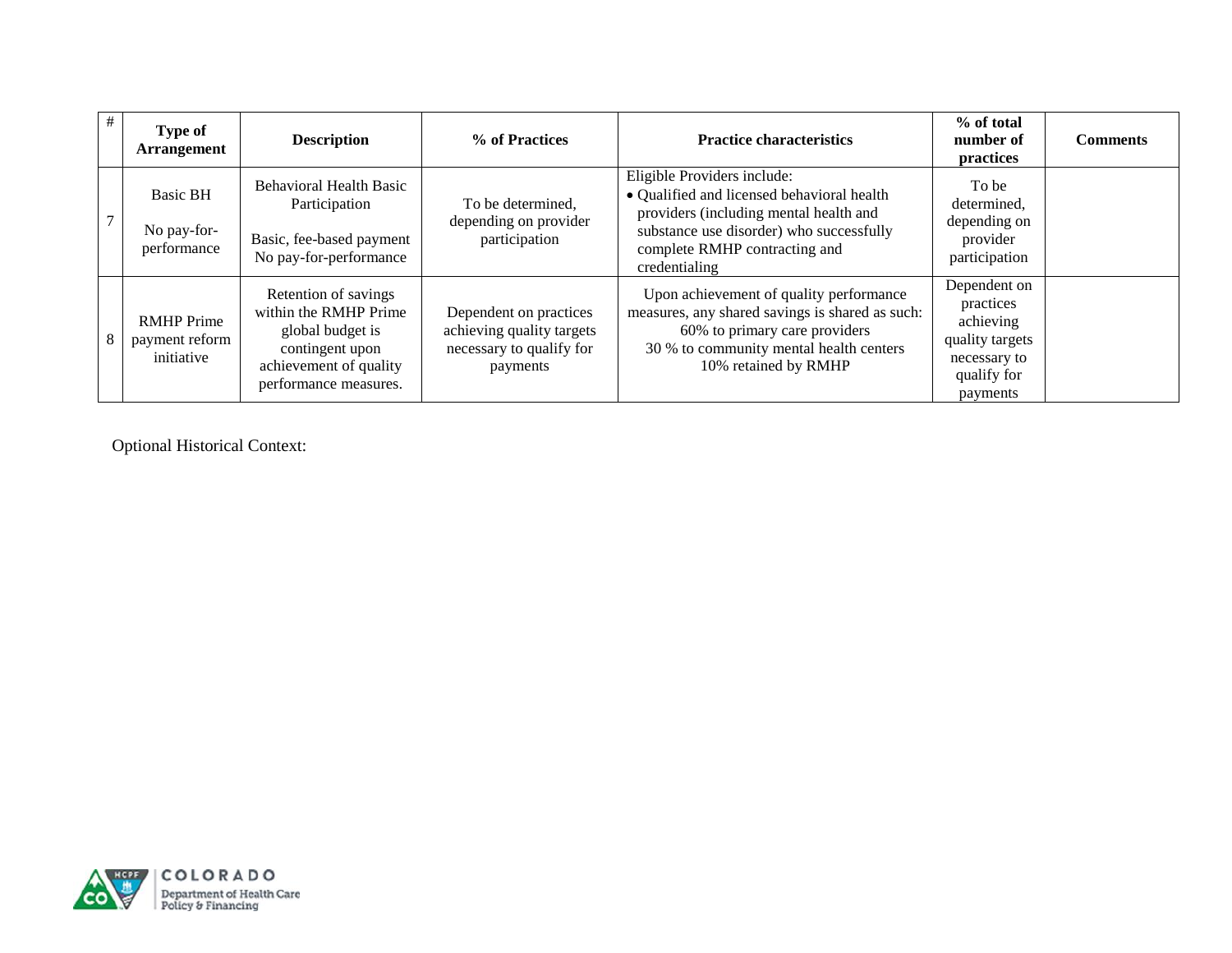|                                                                    | Tier 1 - Comprehensive RMHP Population Health Partner                                                                                                     |  |  |  |  |
|--------------------------------------------------------------------|-----------------------------------------------------------------------------------------------------------------------------------------------------------|--|--|--|--|
| <b>Profile</b>                                                     |                                                                                                                                                           |  |  |  |  |
| CPC+ participant Track 2 or PCMH Level 3/ Recognized               |                                                                                                                                                           |  |  |  |  |
| <b>Demonstration</b>                                               |                                                                                                                                                           |  |  |  |  |
| $\bullet$                                                          | Able to report a minimum of 6 CQMs from RMHP eCQM Measurement Suite from a certified<br>EMR Dashboard (FQHCs may report from the Azara registry)          |  |  |  |  |
| $\bullet$                                                          | Meet performance benchmarks on 6/6 measures (See Measurement Suite for benchmarks)                                                                        |  |  |  |  |
| ۰                                                                  | Performs satisfactorily (80%) on RMHP Tier 1 Assessment performed quarterly                                                                               |  |  |  |  |
| specialties                                                        | Provides current documented Executed Care Compact with at least three major or critical                                                                   |  |  |  |  |
| Open to Medicaid Patients                                          |                                                                                                                                                           |  |  |  |  |
|                                                                    | Medicaid APM/ FQHC APM Score = (at least) 76 - 100%                                                                                                       |  |  |  |  |
|                                                                    | Use of RMHP designated applications required for Reunion FQHCs and available to others                                                                    |  |  |  |  |
| <b>Reimbursement Enhancement</b>                                   |                                                                                                                                                           |  |  |  |  |
| $\bullet$<br>attribution)                                          | RMHP RAE = Estimated \$5 to \$6 PMPM (contingent upon region-wide attestations and                                                                        |  |  |  |  |
|                                                                    | Medicaid APM percent FFS Enhancement on the Department FFS = $3 - 4\% +$ (or as per<br>Medicaid APM Score) or FQHC Value Based APM/ percent FFS reduction |  |  |  |  |
| activities may be required)                                        | Eligible for Department auto-attribution revenue for potential patients (Member outreach                                                                  |  |  |  |  |
| related services.                                                  | Eligible for RMHP Community Integration Agreement to fund behavioral health, SDoH and                                                                     |  |  |  |  |
| <b>Incentive Eligibility</b>                                       |                                                                                                                                                           |  |  |  |  |
| Eligible for KPI Pool distributions - relative to TCR<br>$\bullet$ |                                                                                                                                                           |  |  |  |  |
| <b>Resource Supplementation</b>                                    |                                                                                                                                                           |  |  |  |  |
| $\bullet$                                                          | Enhanced RMHP assistance in placing complex, resource intensive patients                                                                                  |  |  |  |  |
| <b>Attribution and Feedback Reports</b><br>$\bullet$               |                                                                                                                                                           |  |  |  |  |
| $\bullet$                                                          | Eligible for Consultative Practice Transformation Resources                                                                                               |  |  |  |  |
| $\bullet$                                                          | Eligible for Health Engagement Team/Community Health Worker resource                                                                                      |  |  |  |  |
| $\bullet$                                                          | Eligible for RMHP designated applications with technical assistance                                                                                       |  |  |  |  |
|                                                                    | Eligible for \$5 to \$10K bonus for AHCM screening participation                                                                                          |  |  |  |  |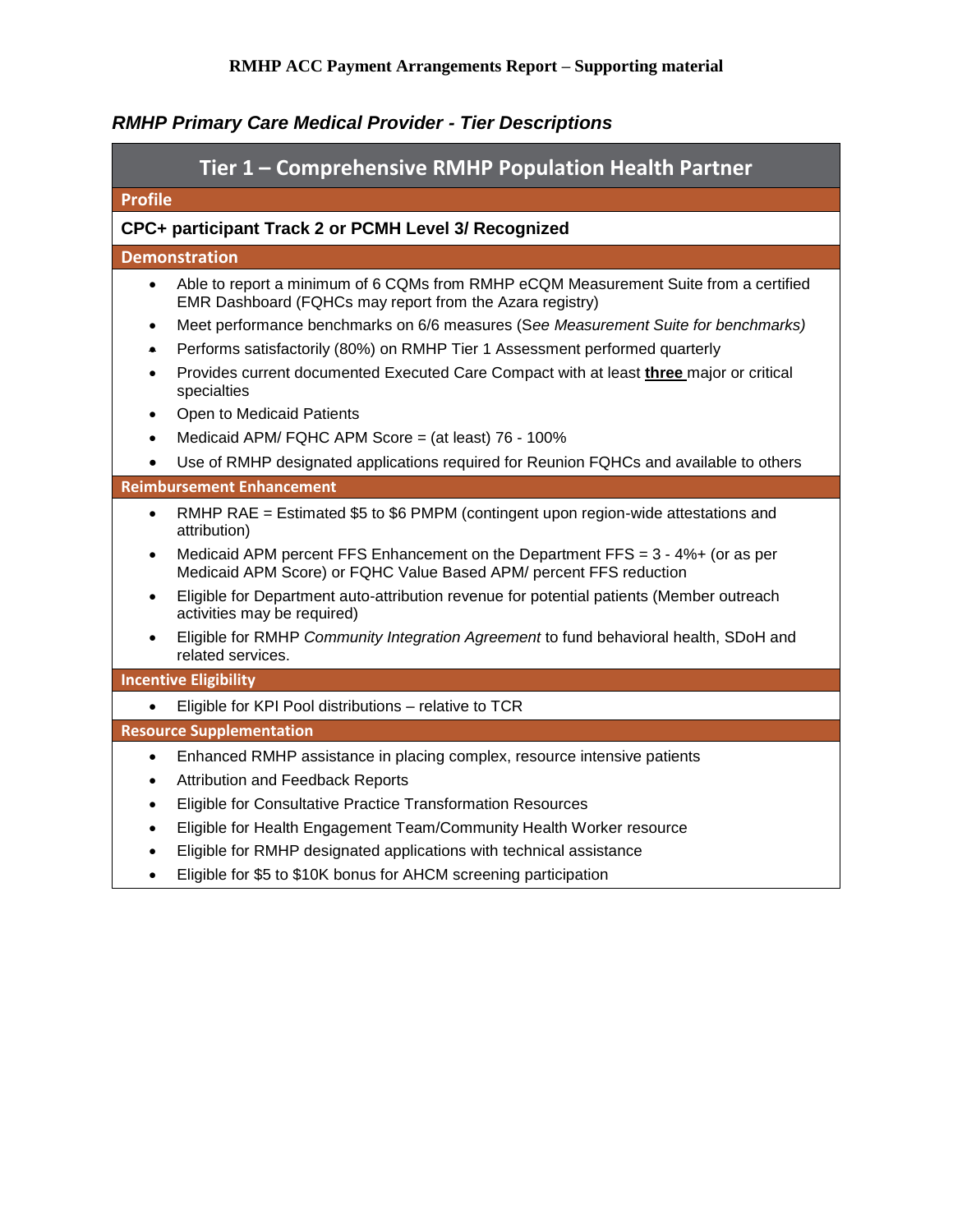| Tier 2 - Advanced Participation                                                |                                                                                                                                                                                                                                    |  |  |  |  |  |
|--------------------------------------------------------------------------------|------------------------------------------------------------------------------------------------------------------------------------------------------------------------------------------------------------------------------------|--|--|--|--|--|
| <b>Profile</b>                                                                 |                                                                                                                                                                                                                                    |  |  |  |  |  |
| Masters 2 Graduate or CPC Classic Graduate or Current CPC+ Track 1 Participant |                                                                                                                                                                                                                                    |  |  |  |  |  |
|                                                                                | <b>Demonstration</b>                                                                                                                                                                                                               |  |  |  |  |  |
| $\bullet$                                                                      | Able to report minimum of 6 CQMs from the RMHP eCQM Measurement Suite from a certified<br>EMR Dashboard (FQHCs may report from the Azara registry)                                                                                 |  |  |  |  |  |
| $\bullet$                                                                      | Meet benchmark performance (CMS 70th percentile) on 4/6 (See Measurement suite for<br>Benchmarks)                                                                                                                                  |  |  |  |  |  |
| $\bullet$                                                                      | Performs satisfactorily (80%) on RMHP Tier 2 Assessment performed quarterly                                                                                                                                                        |  |  |  |  |  |
| $\bullet$                                                                      | Provides current copy of Executed Care Compact with at least one major or critical specialty                                                                                                                                       |  |  |  |  |  |
|                                                                                | Open to Medicaid patients. Equitable panel management processes permitted, with disclosure<br>of tools and protocols to RMHP. Processes subject to review by RMHP. Current Medicaid<br>attribution levels maintained at a minimum. |  |  |  |  |  |
|                                                                                | Medicaid APM/ FQHC APM Score = (at least) 51 - 75%                                                                                                                                                                                 |  |  |  |  |  |
|                                                                                | <b>Reimbursement Enhancement</b>                                                                                                                                                                                                   |  |  |  |  |  |
| $\bullet$                                                                      | RMHP RAE = Estimated \$4 to \$5 PMPM (contingent upon region-wide attestations and<br>attribution)                                                                                                                                 |  |  |  |  |  |
| $\bullet$                                                                      | Medicaid APM percent FFS Enhancement on the Department FFS = $2 - 3\% +$ (or as per<br>Medicaid APM Score) or FQHC Value Based APM/ percent FFS reduction                                                                          |  |  |  |  |  |
| $\bullet$                                                                      | Eligible for Department auto-attribution revenue for potential patients (Member outreach<br>activities may be required)                                                                                                            |  |  |  |  |  |
|                                                                                | <b>Incentive Eligibility</b>                                                                                                                                                                                                       |  |  |  |  |  |
| $\bullet$                                                                      | Eligible for KPI Pool distributions - relative to TCR                                                                                                                                                                              |  |  |  |  |  |
|                                                                                | <b>Resource Supplementation</b>                                                                                                                                                                                                    |  |  |  |  |  |
| $\bullet$                                                                      | <b>Attribution and Feedback Reports</b>                                                                                                                                                                                            |  |  |  |  |  |
|                                                                                | Eligible for Practice Transformation Resources for NCQA PCMH recognition with application<br>fee reimbursement                                                                                                                     |  |  |  |  |  |
|                                                                                | Eligible for Consultative Practice Transformation Resources                                                                                                                                                                        |  |  |  |  |  |
| ٠                                                                              | Eligible for Health Engagement Team/Community Health Worker resource                                                                                                                                                               |  |  |  |  |  |
| $\bullet$                                                                      | Eligible for RMHP designated applications with technical assistance                                                                                                                                                                |  |  |  |  |  |
|                                                                                | Eligible for \$5 to \$10K bonus for AHCM screening participation                                                                                                                                                                   |  |  |  |  |  |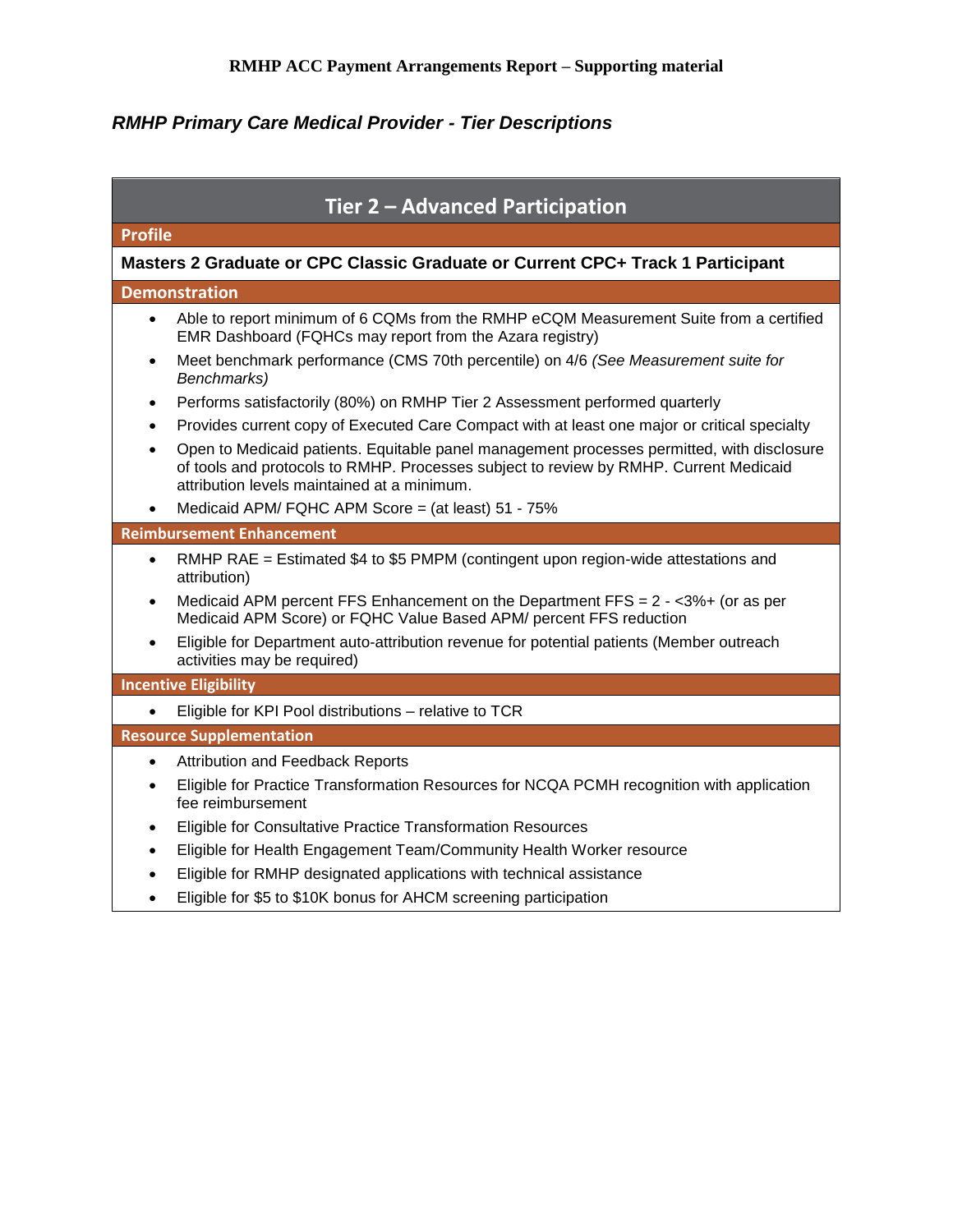| Tier 3 - Foundations Participation                                                                                                                             |  |  |  |  |  |
|----------------------------------------------------------------------------------------------------------------------------------------------------------------|--|--|--|--|--|
| <b>Profile</b>                                                                                                                                                 |  |  |  |  |  |
| <b>Graduate of RMHP Foundations or SIM</b>                                                                                                                     |  |  |  |  |  |
| (For Larimer County practices where RMHP practice transformation programs have<br>been unavailable, other structured foundational work will be considered)     |  |  |  |  |  |
| <b>Demonstration</b>                                                                                                                                           |  |  |  |  |  |
| Able to report minimum of 6 CQMs from the RMHP eCQM Measurement Suite from a certified<br>$\bullet$<br>EMR Dashboard (FQHCs may report from Azara)             |  |  |  |  |  |
| Meet benchmark performance (CMS 70th percentile) on 2/6 (See Measurement suite for<br>$\bullet$<br>Benchmarks)                                                 |  |  |  |  |  |
| Performs satisfactorily (80%) on RMHP Tier 3 Assessment performed every 6 months<br>$\bullet$                                                                  |  |  |  |  |  |
| Open to Medicaid patients. Intermittent or limited availability for new Medicaid Members<br>$\bullet$                                                          |  |  |  |  |  |
| Medicaid APM/ FQHC APM Score = (at least) 26 - 50%                                                                                                             |  |  |  |  |  |
| <b>Reimbursement Enhancement</b>                                                                                                                               |  |  |  |  |  |
| RMHP RAE = Estimated \$3 to \$4 PMPM (contingent upon region-wide attestations and<br>$\bullet$<br>attribution)                                                |  |  |  |  |  |
| Medicaid APM percent FFS Enhancement on the Department FFS = $1\% - 2\% + (or as per\bulletMedicaid APM Score) or FQHC Value Based APM/ percent FFS reduction$ |  |  |  |  |  |
| <b>Incentive Eligibility</b>                                                                                                                                   |  |  |  |  |  |
| Eligible for KPI Pool distributions - relative to TCR                                                                                                          |  |  |  |  |  |
| <b>Resource Supplementation</b>                                                                                                                                |  |  |  |  |  |
| <b>Attribution Reports</b><br>$\bullet$                                                                                                                        |  |  |  |  |  |
| Feedback Reports upon request                                                                                                                                  |  |  |  |  |  |
| Practice Transformation Resources with \$10K incentive for Masters 1 and Masters 2<br>successful program participation                                         |  |  |  |  |  |